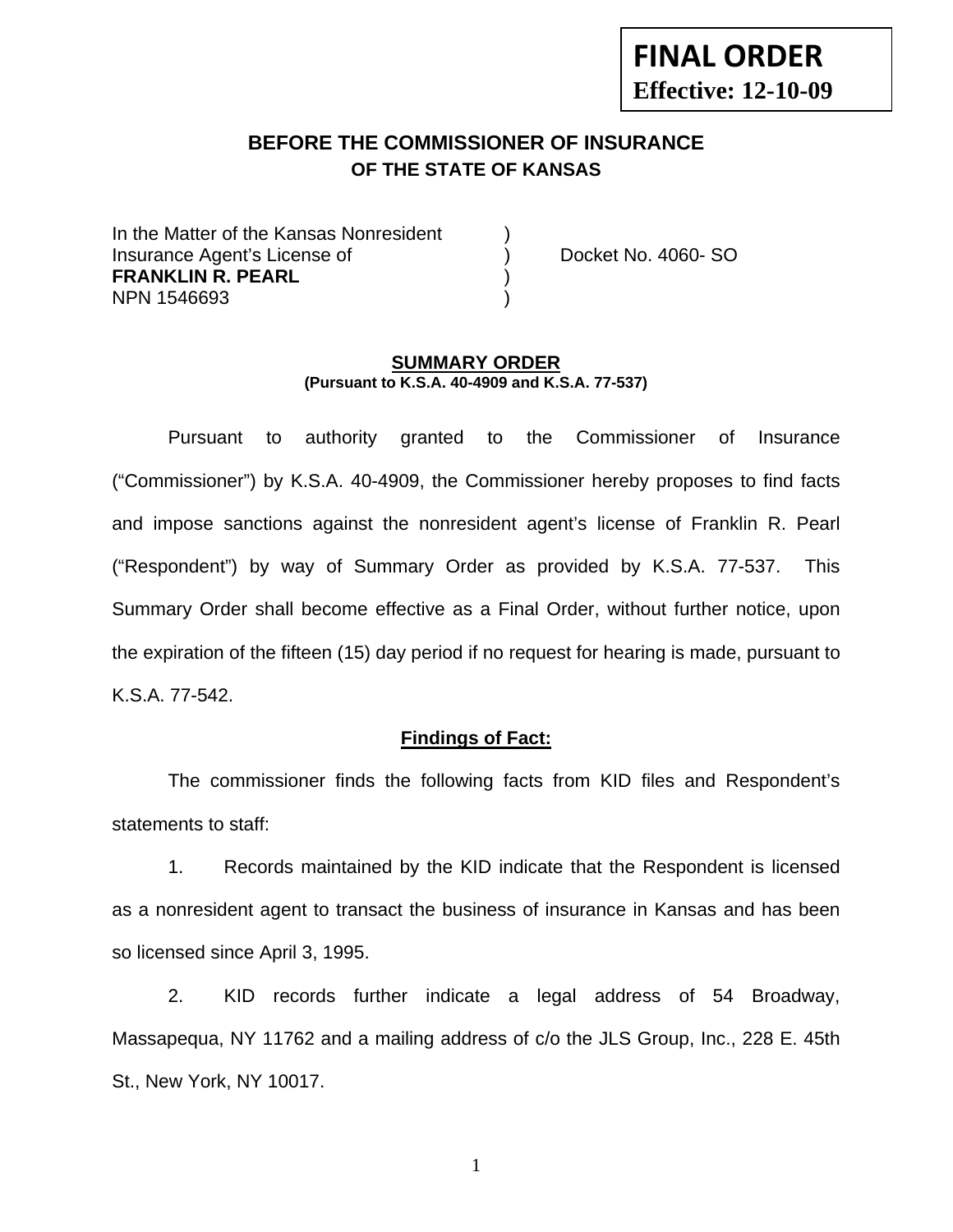3. On or about September 16, 2009 a review of the NAIC State Producer Licensing Report revealed that Respondent's New York resident producer's license was disciplined, effective April 23, 2009. The discipline was for a "Fiduciary Violation, Failure to Remit Premiums to Insurer and Misappropriation of Premium."

4. Respondent has failed to report the discipline on his license to KID.

5. On September 15, 2009 a letter was mailed to Respondent at the above

listed legal address, outlining the above facts. The letter was not returned and Respondent has not responded to the facts contained in the letter.

# **Applicable Law**

6. K.S.A. 40-4909(a) provides, in relevant part:

"The commissioner may deny, suspend, revoke or refuse renewal of any license issued under this act if the commissioner finds that the applicant or license holder has:

- (2) Violated:
	- (A) Any provision of chapter 40 of the Kansas Statutes Annotated, and amendments thereto, or any rule and regulation promulgated hereunder
- (8) Used any fraudulent, coercive, or dishonest practice, or demonstrated any incompetence, untrustworthiness, or financial irresponsibility in the conduct of business in this state or elsewhere. . .."

7. The Commissioner may revoke any license issued under the Insurance

Agents Licensing Act if the Commissioner finds that the interests of the insurer or the

insurable interests of the public are not properly served under such license. K.S.A. 40-

4909(b).

8. A producer must inform the Commissioner of Insurance within 30 days of

any discipline against a producer's license. K.A.R. 40-7-9(a).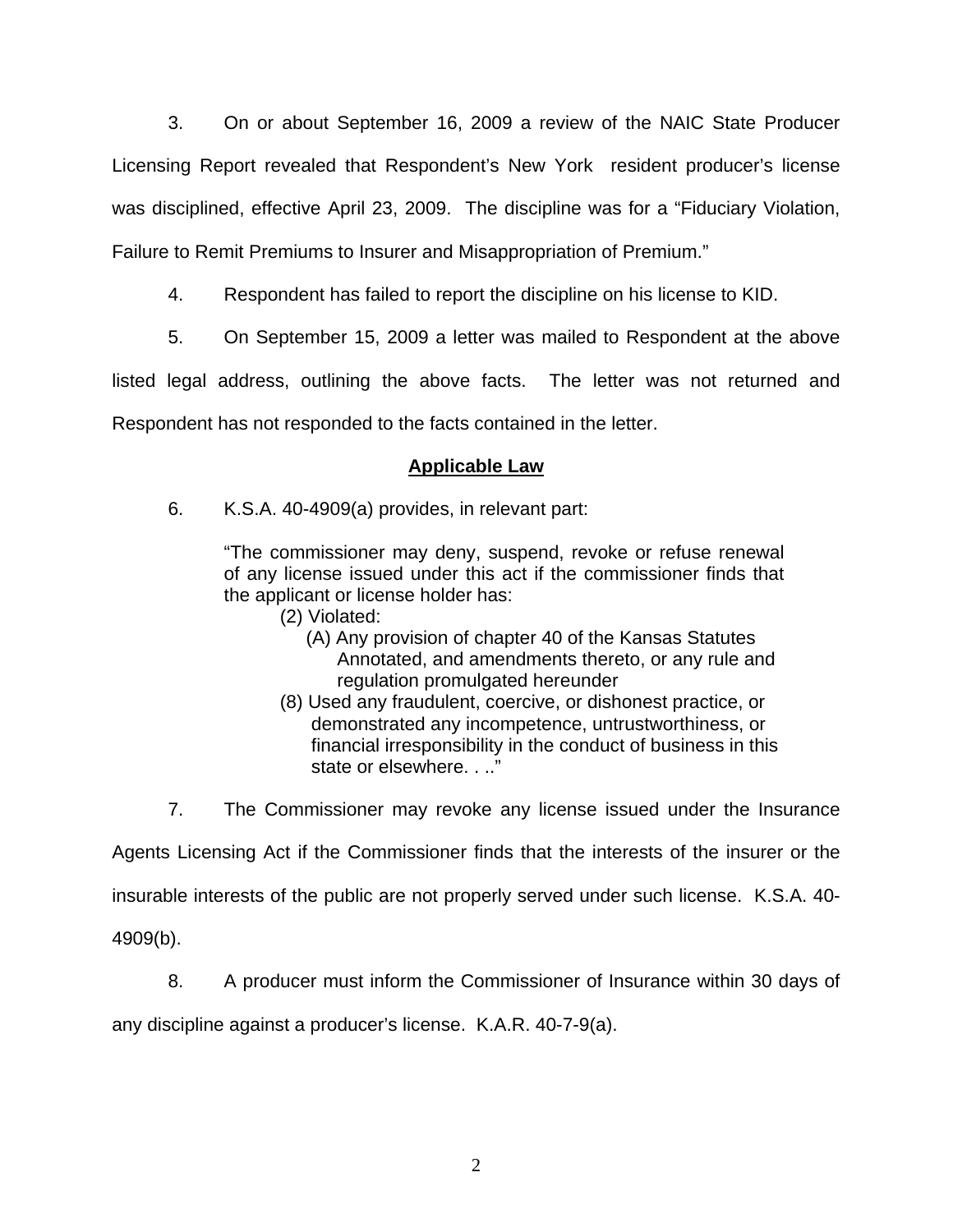#### **Conclusions of Law**

 9. The Commissioner has jurisdiction over Respondent as well as the subject matter of this proceeding, and such proceeding is held in the public interest. The Commissioner finds, based on the facts contained in paragraphs 3 and 4, that Respondent has demonstrated incompetence, untrustworthiness, or financial irresponsibility in the conduct of business.

 10. Based on the Respondent's discipline and failure to report the discipline, the Commissioner concludes that sufficient grounds exist for the revocation of Respondent's insurance agent's license pursuant to K.S.A. 40-4909(b) because such license is not properly serving the interests of the insurer and the insurable interests of the public.

 11. Based on the facts and circumstances set forth herein, it appears that the use of summary proceedings in this matter is appropriate, in accordance with the provisions set forth in K.S.A. 77-537(a), in that the use of summary proceedings does not violate any provision of the law and the protection of the public interest does not require the KID to give notice and opportunity to participate to persons other than Respondent.

**IT IS THEREFORE ORDERED BY THE COMMISSIONER OF INSURANCE THAT** the Kansas nonresident insurance agent's license of Franklin R. Pearl is hereby **REVOKED. It is further ordered,** that Franklin R. Pearl shall **CEASE and DESIST** from the sale, solicitation, or negotiation of insurance and/or receiving compensation

3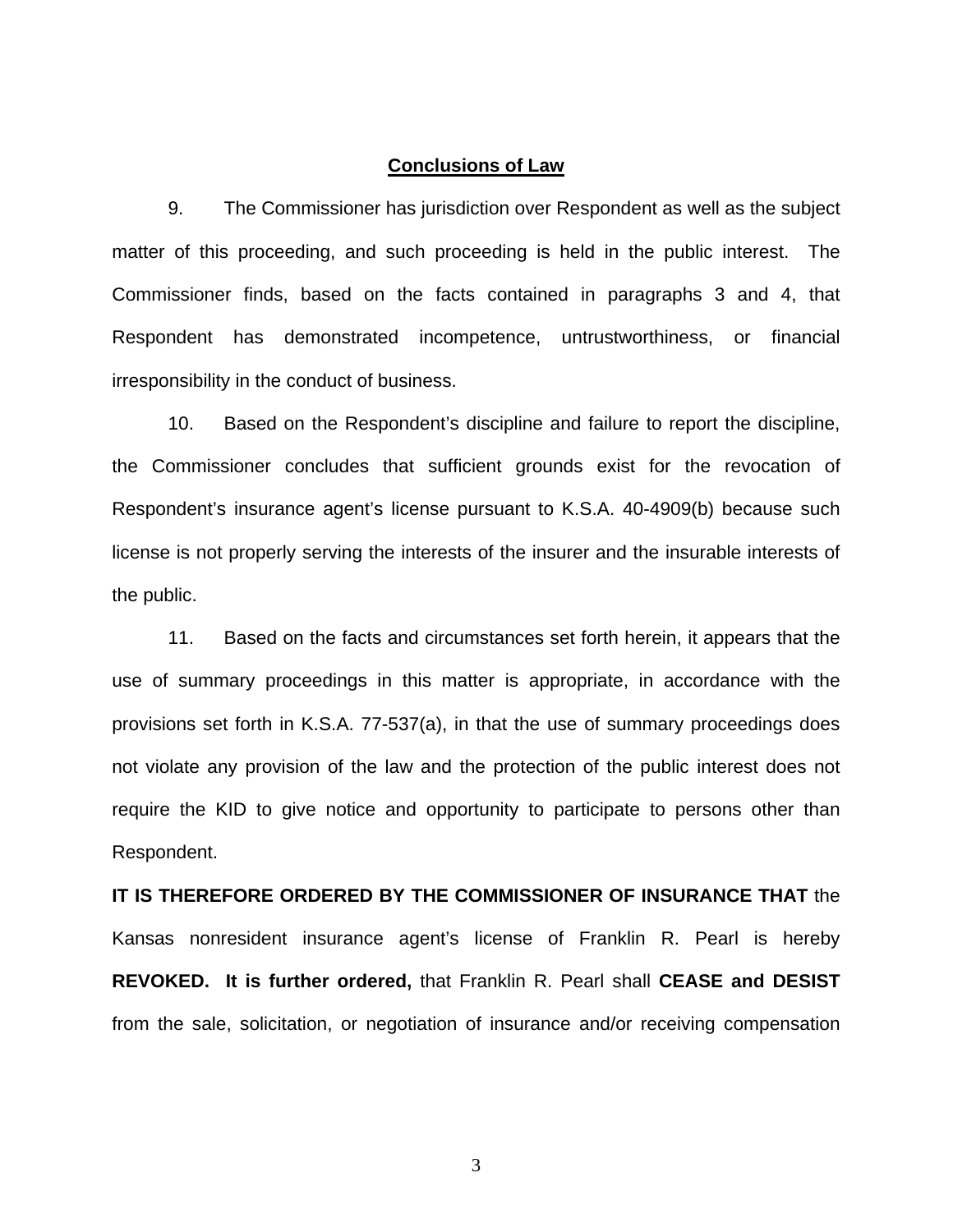deriving from the sale, solicitation, or negotiation of insurance conducted after the effective date of this order.

### **NOTICE OF RIGHTS**

(Pursuant to K.S.A. 77-542)

Franklin R. Pearl is entitled to a hearing pursuant to K.S.A. 77-537 and K.S.A. 77-542, the Kansas Administrative Procedure Act. If Respondent desires a hearing, he must file a written request for a hearing with:

 John W. Campbell, General Counsel Kansas Insurance Department 420 S.W. 9<sup>th</sup> Street Topeka, Kansas 66612

This request must be filed within fifteen (15) days from the date of service of this Order. If Respondent requests a hearing, the Kansas Insurance Department will notify him of the time and place of the hearing and information on procedures, right of representation, and other rights of parties relating to the conduct of the hearing, before commencement of the same.

If a hearing is not requested in the time and manner stated above, this Summary Order shall become effective as a Final Order upon the expiration of time for requesting a hearing, pursuant to K.S.A. 77-613. In the event Respondent files a Petition for Judicial Review, pursuant to K.S.A. §77-613(e), the agency officer to be served on behalf of the Kansas Insurance Department is:

 John W. Campbell, General Counsel Kansas Insurance Department 420 S.W. 9<sup>th</sup> Street Topeka, Kansas 66612